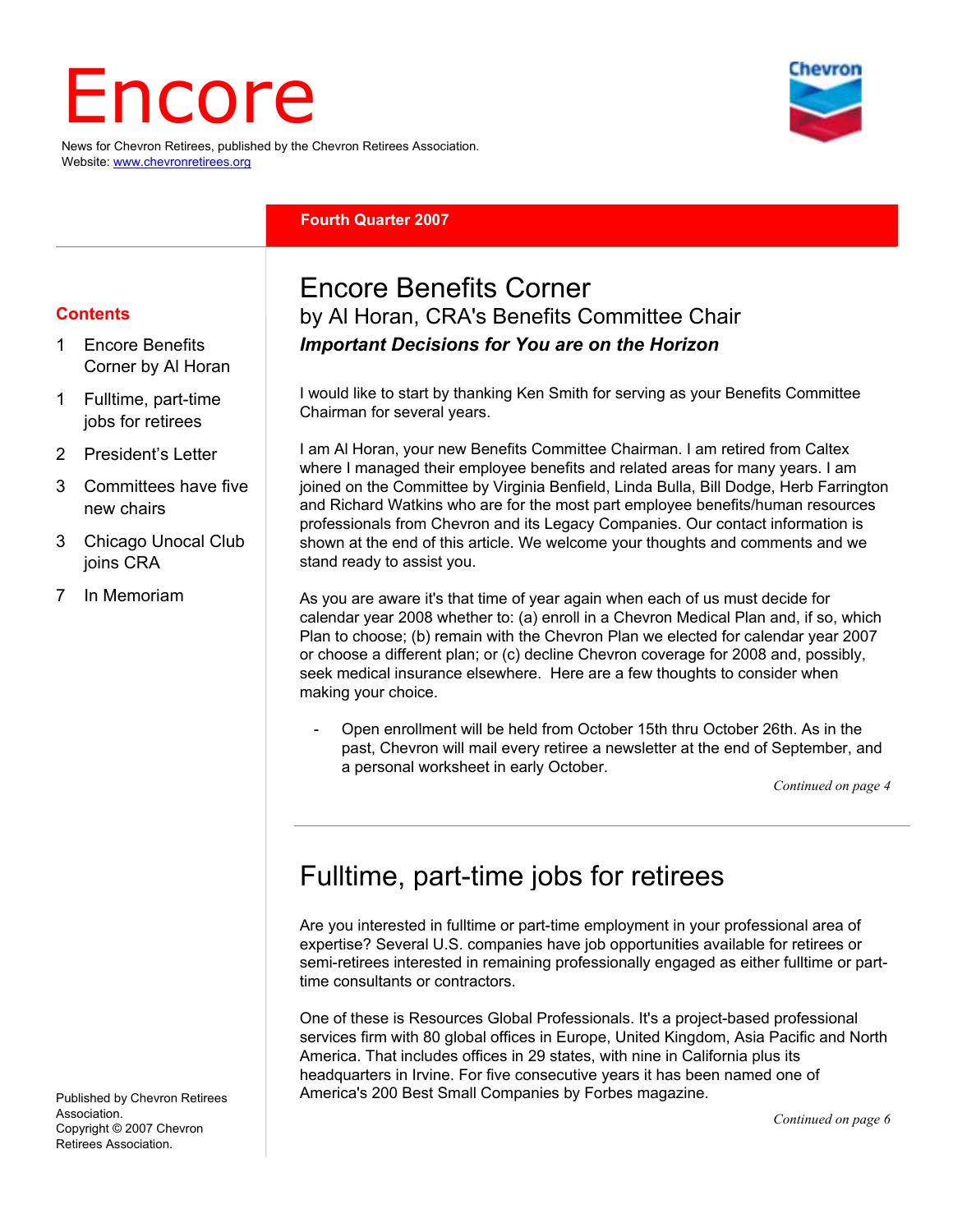## President's Letter **My vision is to appreciably increase the percent of dues-paying CRA members**

This is my first Encore President's Letter since assuming this office. It is a distinct honor and privilege to have the opportunity to serve the needs and interests of all CRA members. Also, I want to congratulate Bill Leney for the outstanding job he did in leading this organization the last two years. Like his predecessors, he has "set the bar high" for the results expected from his successors.

I want to sincerely thank each and every person who accepted my invitation to serve as officers and on the Standing Committees as chairpersons and members. This is a large organization and it can only achieve further progress with the efforts of a dedicated and diverse team willing to volunteer their talents, energy and commitment to improve the needs of their fellow retirees.

Also, the CRA is a unique organization. It represents the interests of retirees, their families and surviving spouses, is financially supported by Chevron and is prepared to serve the interests of the Company whenever asked.

In 1971, when our Association was founded, it represented the interests of just one culture. That changed in 1984 when Gulf retirees were introduced into the organization and, in 2002, when Texaco retirees (including Caltex, Getty, etc.) were added. There was further progression in 2006 when Unocal joined our team, thereby collectively creating a significant group of over 55,000 retirees from vastly different cultures. Currently, fewer than 15,000 of these retirees are dues-paying CRA members.

My vision for the CRA is to appreciably increase the percent of dues-paying CRA members and for us to be perceived as an Association that represents the interests and welfare of all members, their spouses and surviving spouses. We need to continue to give prime attention to the unique issues that affect the members from each of the CRA's legacy companies.

I am pleased to report that all seven of our Standing Committees already are working diligently to achieve the following objectives:



• Increase support to chapters in the areas of Membership development, Leadership development, Program development and Communications.

We also will continue to bring specific concerns to Chevron management relative to such Benefits issues as:

The plight of those retirees on pensions who are in difficulty because of the erosion of their buying power, Health care, and Matching gifts to charitable organizations.

Yet another important goal is to improve Communications in regards to:

• Benefits issues, CRA programs and initiatives, and Company news.

While the CRA has enjoyed many accomplishments in these aforementioned areas, we must build on these successes to make what is good even better.

To do these things effectively, we must operate as a team. We will need to change our culture to ensure that all retiree groups, from every legacy company, feel equally represented. It is also important we receive the continued support of the Company.

In the ten or so years I have been involved with the CRA, I have been impressed by the sincere respect and concern for the retirees exhibited by Chevron management. This is a rich and unique relationship where there is trust from both sides.

Most importantly, we need to remember why most of us joined an individual CRA chapter: To have fun and enjoy the fellowship with the folks with whom we worked for many years. I, and the entire CRA leadership, look forward to working towards improving the retirement years of our members in every way possible.

-- Charlie Rhoads

2113 Briarglen Drive, Houston, TX 77027 -- 713-871-0224 -- crhoads@therhoadsgroup.net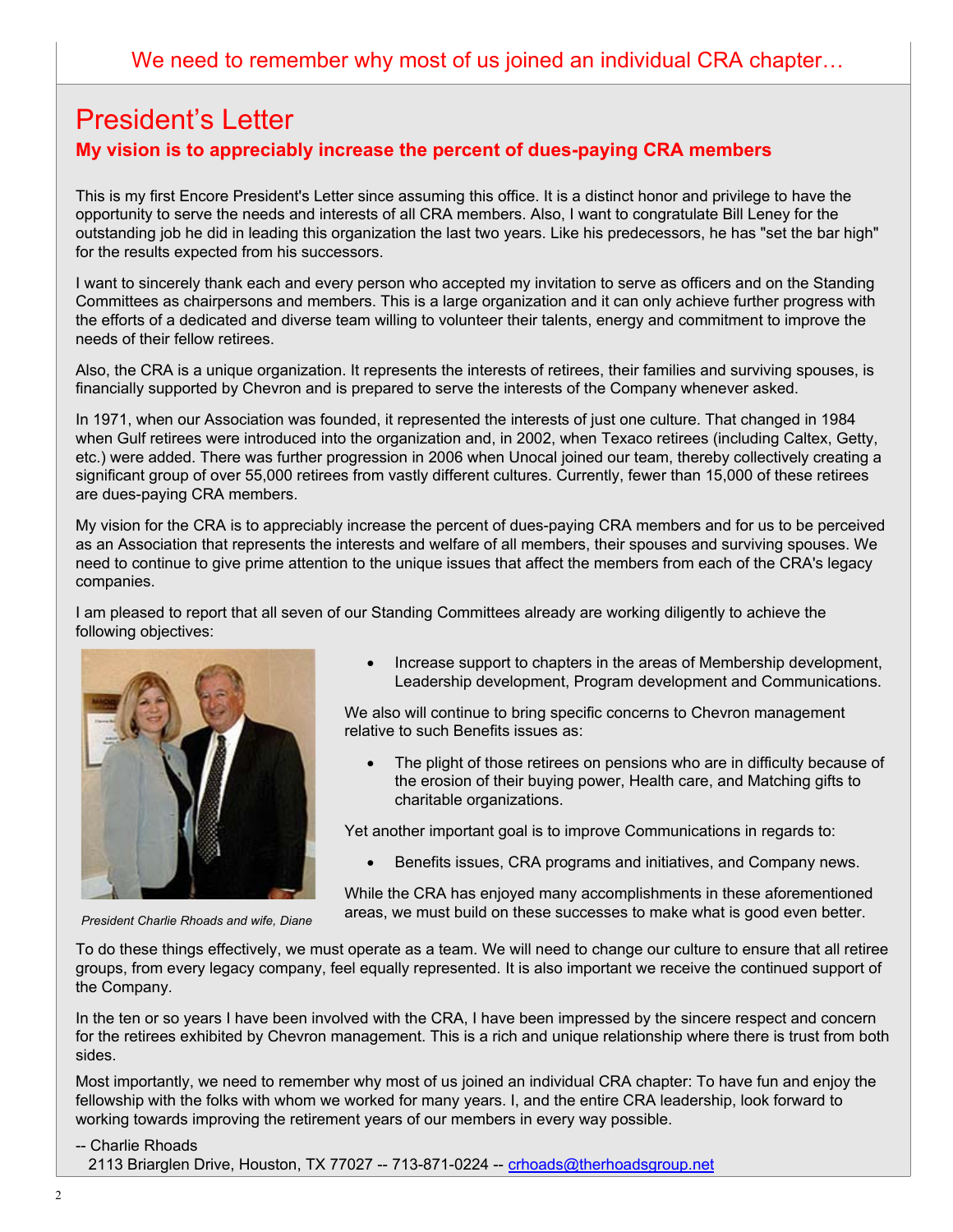## Committees have five new chairs

Five of the CRA's seven standing committees have new chairpersons for 2007-08.

Al Horan has taken over Benefits after five years as a committee member. He is well qualified having served Caltex as manager of Benefits and Special Services during most of his 27 years service. His responsibilities included benefit programs worldwide, financial planning, deferred compensation, expatriate tax programs and security. He traveled overseas extensively and that included a family posting in Bahrain. Since retirement in 2002, he's been a North Central Texas Chapter member. Contact him at 6612 Camille Ave., Dallas, TX 75252, (972) 964-1787 or awhoran@verizon.net.

Tom Boaz, in his first full term as Budget & Finance Chair, also keeps busy as the Birmingham Chapter president. His past CRA tasks have been Gulf Coast Area vice president and Nominating Committee member. Boaz retired in Concord, Calif., in 1992 as supervisor, Marketing Accounting, Chevron USA, to conclude a 36-year career that began with Standard Oil of Kentucky. Contact him at 75 Yellow Leaf Circle, Chelsea, AL 35043, (205) 678-6460 or tomboaz@bellsouth.net.

Bill Leney heads the Nominating Committee because CRA policy dictates that the outgoing president occupy that position. Leney, who served the last two years in that capacity, can be reached at 2115 Red Oak Pl., Danville, CA 94506, (925) 820-6876 or wleney@sbcglobal.

Ken Smith has assumed responsibility for Planning & Research after four years of chairing Benefits. His base is 5156 Pinyon Jay Road, Parker, CO 80134, (303) 805-5162 or kennethgsmiith@aol.com.

Jerry Barlow, Intermountain Area vp in 2004-05 and former Phoenix Chapter treasurer, is Public Affairs Chair. His expertise spans 36 years as an area public relations manager for Chevron, retiring as Houston area PR manager in 1998. He is accessible at 4322 E. Zenith Lane, Cave Creek, AZ 85331, (480) 563-2217 or Jerry.barlow@cox.net.

Returning chairs: Maree "MJ" Stone, Communications, 30600 N. Pima Road, #101, Scottsdale, AZ 85266, (480) 595-2872 or msto@att.net and.Glenn Dutton, Demographics, 2223 N 33rd Street, Orange, TX 77630; (409) 883- 2680 or gldu@aol.com.

## Chicago Unocal Club joins CRA

The CRA's newest chapter is the Unocal/Chevron Chicago Area Retirees Club. It brings the Midwest Area chapter total to eight in six states and the first in Illinois.

"We have 80 paid members although 140 retirees actually showed up at our charter meeting which we called 'Goodbye Unocal, Welcome Chevron,'" says Bob Schmoldt. He was president and treasurer of the former Unocal Retirees Club and continues in the new post. He also cranks out a newsletter twice a year. Only other officer is secretary Nancy Jenck.

Schmoldt retired from Union Oil of California in 1992 as manager of special commercial projects. His service time totaled 35 years. The Chicago calendar includes luncheon meetings in April and October at a banquet hall in Rolling Meadows, Illinois.



*Bob Schmoldt, far right, is president of the new Unocal/Chevron Area Retirees Club. Other Unocal retirees, from left: Bernie Scaparro, San Diego Chapter president; Phil Harrington, Unocal Gulf Coast Alumni Club president; Dr. Bill Mallett, 76 Research Retiree Group representative; and Richard Keller, Union Oil Alumni Club of Southern California president.*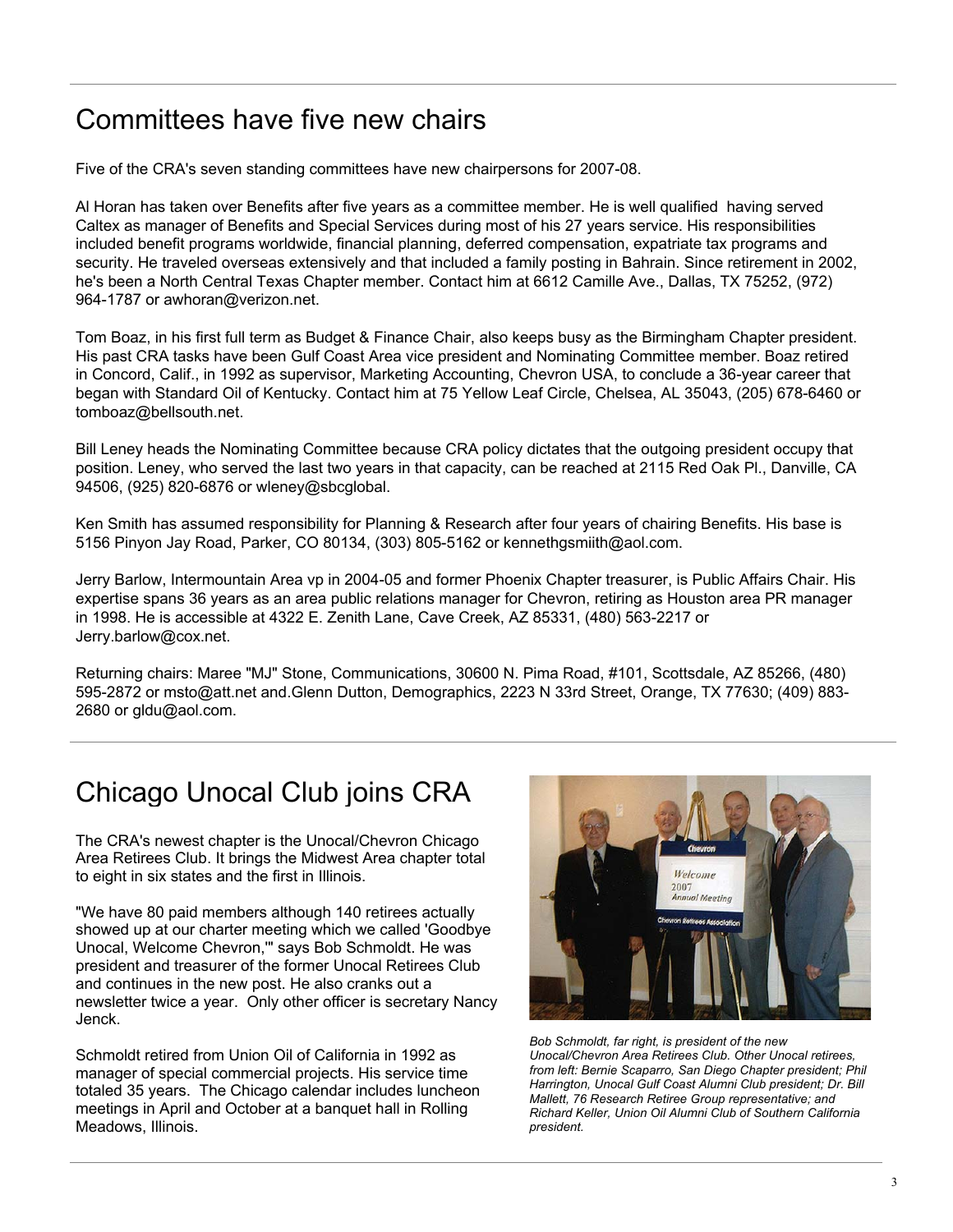## Benefits Corner

*continued from page 1*

- Annual enrollment is offered by Chevron to its Retirees and Qualified Survivors, including similar individuals from Legacy Companies. Qualified Survivors are spouses who were enrolled in a Chevron Plan at the time of the Retiree's death. However, if a Qualified Survivor subsequently declines or cancels Chevron coverage he/she may never rejoin a Chevron Medical Plan. In addition, if a retiree terminates his/her coverage and subsequently passes away, their survivor will no longer be eligible for coverage.
- Chevron pays a portion of the Medical Plan premium. Their contribution may increase by up to 4% annually.
- Typically, three forms of medical coverage are offered by medical insurance providers HMO (Health Maintenance Organization), PPO (Preferred Provider Organization) and an Indemnity Plan.
- HMO: Generally more restrictive than a PPO or an Indemnity Plan, but the premium cost is usually less. Typically, you are required to use the doctors and hospitals that are approved by the HMO. Further, your primary care physician, and possibly an oversight group within the HMO, must approve a referral to a specialist.
- PPO: Typically, an incentive, in the form of a higher reimbursement percentage, is extended if you see a network provider. Non-network providers are generally reimbursed at a lower percentage.
- Indemnity: Historically, this was the conventional form of coverage before the advent of HMO's and PPO's. Usually, you are not restricted to which providers you may see. Medicare supplemental insurance plans usually fall into this category.

Chevron essentially offers non-Medicare eligible Retirees and Qualified Spouses a choice of HMO or PPO plans, and it basically offers Medicare eligible Retirees and Qualified Spouses a choice of three Indemnity Plans and an HMO in certain locations. Likewise, outside Chevron, medical insurers and associations typically offer non-Medicare eligible individuals a choice of HMO or PPO plans; and Medicare eligible individuals a choice of Indemnity Plans that supplement Medicare coverage. The payment of claims under a supplemental Medicare plan is predicated upon Medicare first paying their portion of a claim.

- If you are considering purchasing insurance outside Chevron, you should determine if the medical coverage has a waiting period or limitations/exclusions for pre-existing medical conditions. The Chevron Medical Plans do not have a waiting period or limitation/exclusion for a pre-existing medical condition.
- If you are considering an HMO or PPO, either through Chevron or outside Chevron, you should review the list of recognized medical providers.
- Whether you are considering joining a Chevron Medical Plan or purchasing medical insurance elsewhere, you should compare the level of coverage and the premium cost of each plan.
- First, estimate your and any covered dependent's medical expenses for calendar year 2008. (One way of estimating these expenses is to start with your anticipated expenses for calendar year 2007 and add or subtract from it any major increase or decrease in cost that you expect in 2008, e.g., surgical costs. Your medical provider may be able to assist with estimating the cost of any new major medical expense.)
- Next, estimate the amount that would be reimbursable under each medical plan you are considering joining. And, to the extent applicable, add any estimated Medicare claim payments.
- Next, add your estimated premium cost, including any Medicare premiums, for calendar year 2008 to your estimated non-reimbursable medical expenses for calendar year 2008. (The difference between your estimated medical expenses for 2008 and what is estimated to be reimbursable or paid by Medicare under each plan.)
- Finally, compare your cost under each plan, which should include Medicare, if applicable, (the amounts calculated in the previous step) to determine which of the plans you are considering joining would be most cost effective. The examples that follow are strictly illustrative and are meant to give you a sense of the order of magnitude of each plan and therefore the amounts shown are only rough estimates for single individuals based on 2007 plan rules and costs. Since the facts and circumstances vary for each of us, we, therefore, encourage you to develop examples based on your individual circumstances.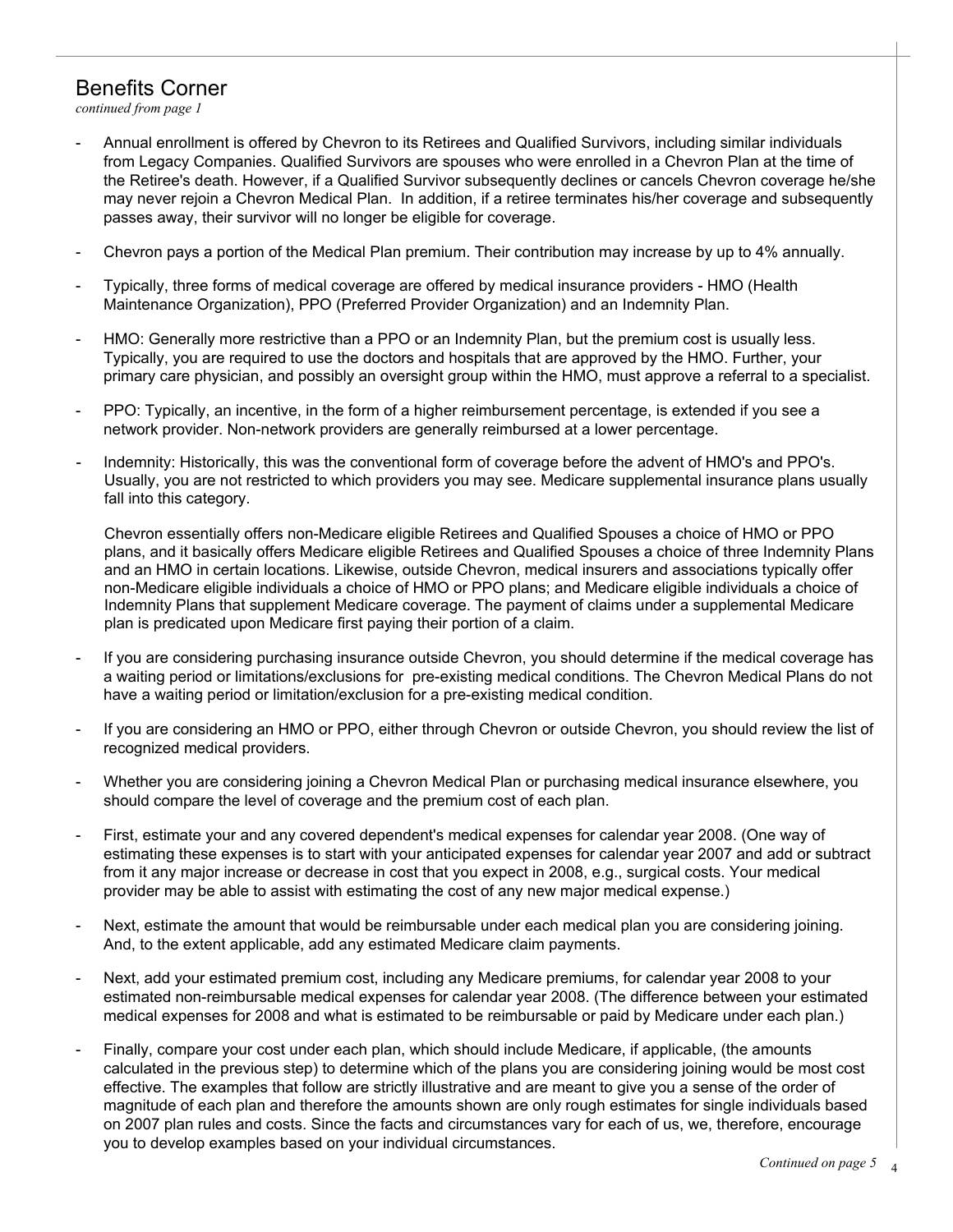Benefits Corner

*continued from page 4*

**Medicare Eligible Example** (all amounts shown are rough estimates for a calendar year):

| Chevron   | AARP      | Medicare  |
|-----------|-----------|-----------|
| \$20,000  | \$20,000  | \$20,000  |
| (\$600)   | (\$400)   | (\$1,400) |
| (\$1,000) | (\$1,500) | (\$2,400) |
| \$18,400  | \$18,100  | \$16,200  |
|           |           |           |
|           |           |           |
| \$1,600   | \$1,900   | \$3,800   |
| \$3,200   | \$3,200   | \$1,300   |
| \$4,800   | \$5,100   | \$5,100   |
| (24%)     | (26%)     | (26%)     |
|           |           |           |

Notes for Example:

**1.** The example is based on a two day hospital stay that cost \$10,000; \$4,200 of medical expenses; and \$5,800 of prescription drugs. **2.** Reimbursements shown for Chevron and AARP include Medicare payments. **3.** Chevron is the Medicare Plus Plan. The premium is the 2007 annualized cost based on the full premium rate before the contribution holiday. **4.** AARP is Plan B and the Rx Saver Plan. **5.** Medicare is Part A (Hospital), Part B (Medical) and Part D (Prescription Drugs).

**Non-Medicare Eligible Example** (all amounts shown are rough estimates for a calendar year):

|                            | Chevron    | AARP      | Notes for Example:                                                                                                                                                                                  |  |  |  |
|----------------------------|------------|-----------|-----------------------------------------------------------------------------------------------------------------------------------------------------------------------------------------------------|--|--|--|
| <b>Covered Expenses:</b>   | \$20,000   | \$20,000  |                                                                                                                                                                                                     |  |  |  |
| Less: Member's Deductible: | $($ \$600) | (\$1,000) | 1. The example is based on a two day hospital stay that cost                                                                                                                                        |  |  |  |
| Less: Co-Insurance:        | (\$2,400)  | (\$5,200) | \$10,000; \$4,200 of medical expenses; and \$5,800 of prescription                                                                                                                                  |  |  |  |
| Reimbursed:                | \$17,000   | \$13,800  | drug. 2. Chevron is the Medical Plan - Option 2. The premium is<br>the 2007 annualized cost based on the full premium rate before<br>the contribution holiday. 3. AARP is the Comprehensive         |  |  |  |
| Retiree's Costs:           |            |           | Medical Plan with a \$1,000 deductible (lowest offered) and                                                                                                                                         |  |  |  |
| Deductibles + Co-Ins:      | \$3,000    | \$6,200   | prescription drug coverage.                                                                                                                                                                         |  |  |  |
| Premiums:                  | \$2.700    | \$6,200   | If you are covered by Medicare and you wish to join a<br>$\sim$                                                                                                                                     |  |  |  |
| Total:                     | \$5,700    | \$12,400  | Chevron Medical Plan you must join Medicare Part A<br>(Hospital) and Part B (Medical). You must not join Medicare<br>Part C (Advantage Plans - HMO, PPO) or Part D<br>(Prescription Drug Coverage). |  |  |  |
| Amount/Percentage:         | (29%)      | (62%)     |                                                                                                                                                                                                     |  |  |  |

- In the case of Medicare eligible Retirees, the drug coverage provided through the Chevron Medical Plans is better than Medicare drug coverage. There is no "Donut Hole." ("Donut Hole," also known as a "Coverage Gap," exists under Medicare Part D (Prescription Drug Coverage). In 2007 under the standard prescription drug plan offered by Medicare, of the first \$2,400 spent on prescription drugs you pay \$798.75 (Deductible \$265.00, plus Co-Insurance - \$533.75) and Medicare pays the balance; then you pay 100% of the next \$3,051.25; and finally after you spend \$3,850.00 Medicare pays approximately 95% of the cost of any additional prescription drug.) Because of the

| <b>Example</b> (annual amounts are shown): |                  |                       |                     |  |  |  |
|--------------------------------------------|------------------|-----------------------|---------------------|--|--|--|
| <b>Medication Types</b>                    | <b>Full Cost</b> | <b>Retiree's Cost</b> |                     |  |  |  |
|                                            |                  | Chevron               | Medicare            |  |  |  |
| Generics:                                  | \$1,380.00       | \$80.00               | \$200.00            |  |  |  |
| Preferred Brands:                          | \$4,370.00       | \$608.00              | \$1,340.00          |  |  |  |
|                                            |                  |                       |                     |  |  |  |
| Sub-Total:                                 | \$5,750,00       | \$688.00              | \$1,540.00          |  |  |  |
| Plus: Retiree's Deductible:                |                  | \$265.00              | \$265.00            |  |  |  |
| Retiree's Total Cost/Percentage:           |                  | \$953.00<br>(17%)     | \$1,805.00<br>(31%) |  |  |  |
| Plus: Retiree's Premiums:                  | $N/A^*$          | \$220,00              | \$2,025,00          |  |  |  |

complexity and the possibility of misunderstanding how the coverage works, we are providing below a comparison of Medicare Drug Coverage (Part D), and Chevron's Drug Coverage which is offered under all three of its Medical Plans for Medicare eligible individuals. (Please note, an example is not provided for non-Medicare individuals because their coverage does not have the same degree of complexity as coverage for Medicare individuals.) This illustration is meant to convey a sense of the differences between the plans only. The results will vary based on the facts and circumstances for each person.

\* Included in the premium charged under each Chevron Medical Plan. *Continued on page 6*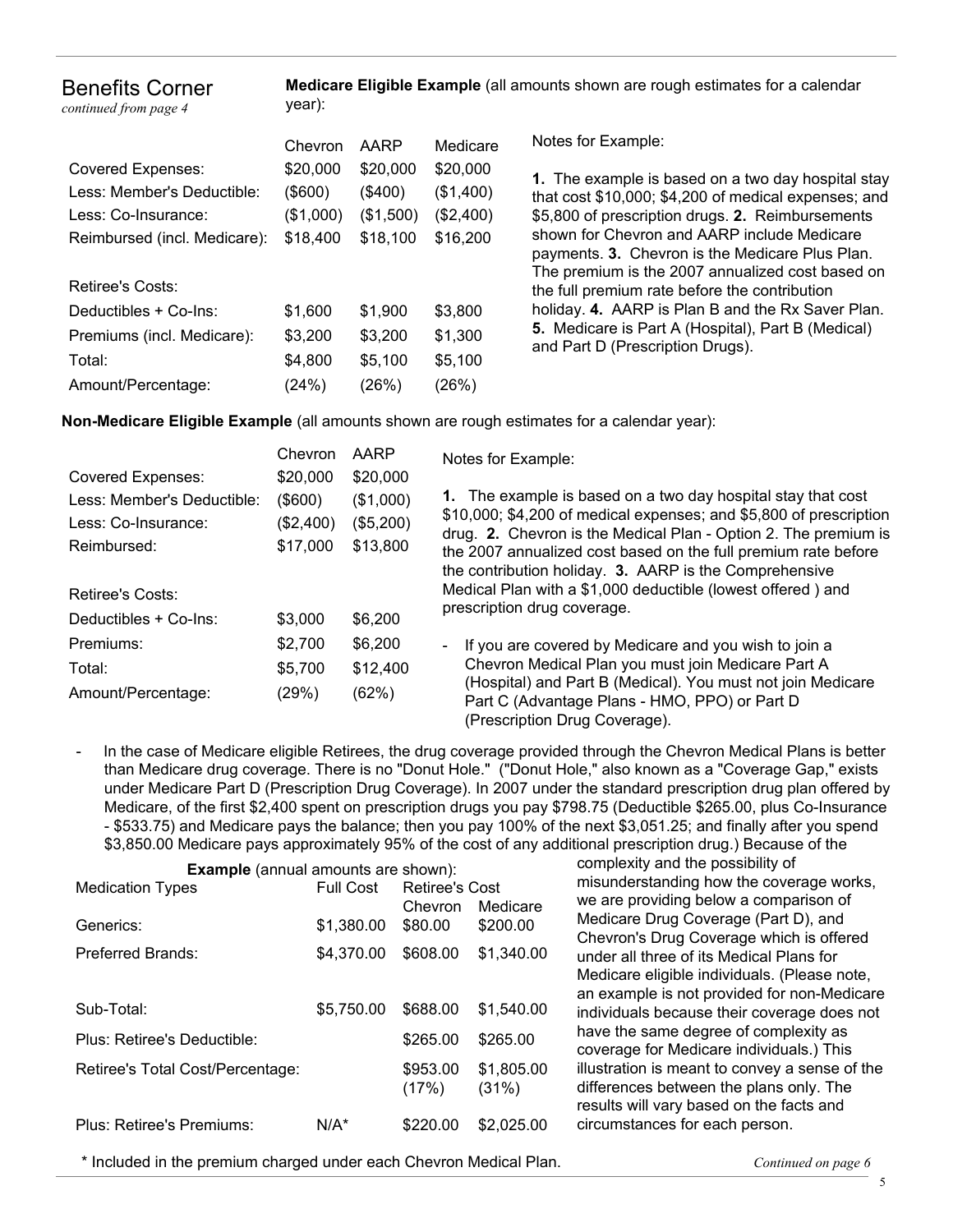#### Benefits Corner

*continued from page 5*

Further, 2007 plan rules were employed in developing the comparison.

Finally, assuming you join a Chevron Medical Plan, you owe it to yourself and your family to sign up for automatic monthly premium deductions from your bank account. This would avoid losing your coverage for non-payment or late payment of your monthly premiums possibly due to disability, travel or unforeseen circumstances. You should not risk losing coverage - it's too important! Retirees who lose their coverage must wait until the next annual enrollment to rejoin a Chevron Medical Plan and Survivors may NEVER REJOIN!

### Fulltime, part-time jobs for retirees

*continued from page 1*

"Nearly all our project professionals, we call them associates, have at least 20 plus years of relevant industry experience in the areas of accounting, finance, supply chain management, information management, audit, human capital and legal," says Houston-based Ron Hudik, director of client service.

"Many of our associates are retirees who still want to work at least part of the year. Our model allows them to pick and choose their projects and we pay a market-rate based hourly wage as well as overtime premium over 40 hours a week."

#### **Contact Information for CRA's Benefits Committee:**

Al Horan, Caltex: E-Mail: awhoran@verizon.net Phone: 972-964-1787

Virginia Benfield, Texaco: E-Mail: vbenfield@comcast.net Phone: 281-558-3807

Linda Bulla, Texaco: E-Mail: jo2nlin3a@earthlink.net Phone: 615-832-1046

Bill Dodge, Chevron/Gulf: E-Mail: wndodge@sbcglobal.net Phone: 512-996-8202

Herb Farrington, Unocal: E-Mail: herbf76@msn.com Phone: 714-904-5825

Richard Watkins, Unocal: E-Mail: dwatkins@nctv.com Phone: 903-451-3266

Hudik continues, "Our research indicates we have had over 100 Chevron retirees and/or former employees who have worked on projects for us. I'm guessing there are other Chevron retirees who also would love to have the opportunity to keep their skills fresh by working on projects for some amount of time during the year."

More details are accessible on the web at www.resourcesglobal.com or toll-free at 866-827-2371. The firm is publicly traded on NASDAQ under the symbol RECN.

# Chevron

Chevron Retirees Association. For story ideas, contact: Walt Roessing, Managing Editor 4817 Palm Ave, #M, La Mesa, CA 91491 E-mail: wlroessing@cs.com (619) 697-9702

For questions regarding Encore www.chevronretirees.org, contact: Maree "MJ" Stone, Chair Communications Committee 30600 N. Pima Rd., No. 101, Scottsdale, AZ, 85266 E-mail: msto@att.net (480) 595-2872

Annual Meeting photos by Walt Roessing

The Chevron Retirees Association is not a subsidiary of Chevron Corporation but an independent organization of retired employees of Chevron or its predecessor

Then there's RetirementJobs.com, whose goal is to identify companies most-suited to older workers (50 plus) and match them with active, productive, mature adults seeking a job or project that matches their skills. Job categories include accounting, administrative, business, construction, engineering, executive, facilities, information technology, manufacturing, production and more.

RetirementJobs.com points out on its webpage, "New research confirms what many have known all along that, on top of experience, older workers bring valuable traits such as lower turnover, greater dependability, a stronger work ethic and flexibility over work schedule and pay."

The company's service is free of charge. For more information about this Welleseley, Mass, firm, go to www.retirementjobs.com.

Another company worth consideration is M2 Consulting, Inc. Headquartered in San Francisco, with regional offices in Los Angeles, San Diego and Silicon Valley, it is a professional services firm dedicated to helping businesses meet critical strategic challenges by providing seasoned, targeted expertise tailored to clients' unique needs.

M2's "community" of 14,000 consultants is comprised of professionals who offer expertise in the following fields: finance & accounting, operations & process, human resources, technology & business intelligence, program & project management, change management and BSA/AML risk management.

 $\begin{array}{r} \text{companies.} \end{array}$  for more details, go to www.msquared.com or 888-818-2505.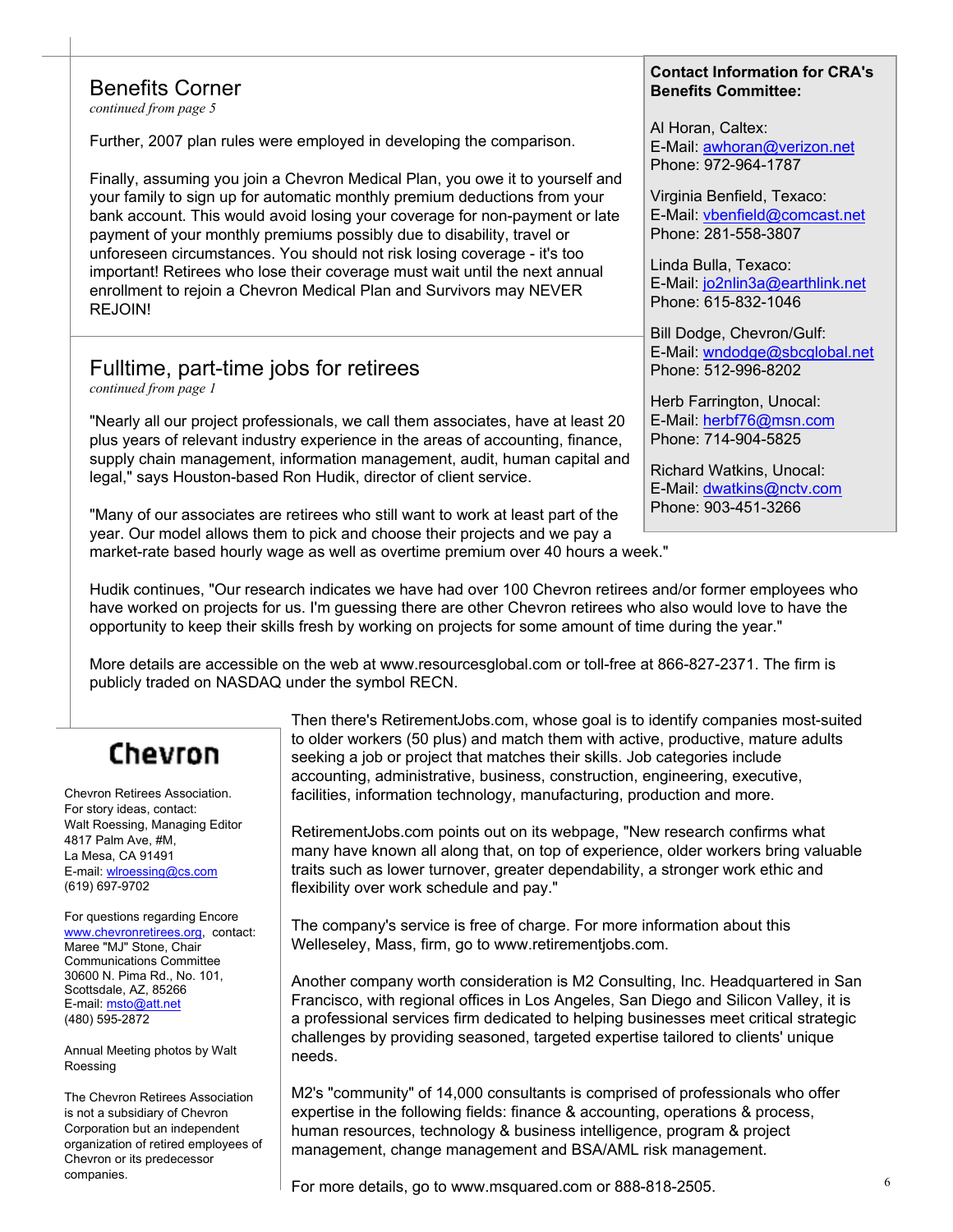Krupp, Loretto, 5/10/2007, Caltex, Ret. 1973 Von Glahn, Richard Francis, 5/22/2007, Caltex, Ret. 11/30/1988

Abreu, Alexander H., 6/13/2007, Chevron, Ret. 6/16/1992 Allis, W. M., 5/31/2007, Chevron, Ret. 10/1/1984 Allison, E. L., 5/2/2007, Chevron, Ret. 1985 Ames, Kenneth J., 4/4/2007, Chevron, Ret. 1995 Anderson, William A., 4/24/2007, Chevron, Ret. 1984 Anderson Jr., J. O., 3/19/2007, Chevron, Ret. 3/1/1982 Angel, James D., 4/29/2007, Chevron, Ret. 1980 Apple, Raymond E., 5/10/2007, Chevron, Ret. 1977 Avila Jr., John M., 3/13/2007, Chevron, Ret. 1999 Bass, Emmett L., 3/30/2007, Chevron, Ret. 1977 Besson, Raymond D., 4/26/2007, Chevron, Ret. 1996 Bestor, Bartley R., 5/26/2007, Chevron, Ret. 1983 Blanton, Harold H., 4/30/2007, Chevron, Ret. 1977 Bledsoe, B. G., 4/18/2007, Chevron, Ret. 1986 Bowling, Shirley, 4/15/2007, Chevron, Ret. 1982 Boyd Jr., John D., 4/30/2007, Chevron, Ret. 1988 Braden, W. E., 6/27/2007, Chevron, Ret. 9/1/1986 Brierley, Raymond A., 5/24/2007, Chevron, Ret. 2/1/1970 Brown, Bobby, 4/4/2007, Chevron, Ret. 1992 Burt, Ashley G., 4/7/2007, Chevron, Ret. 1980 Campbell, Alwyn L., 4/2/2007, Chevron, Ret. 1992 Carroll Jr., Claude, 6/2/2007, Chevron, Ret. 11/1/1986 Caswell, D. E., 5/19/2007, Chevron, Ret. 7/1/1988 Catlin, C. R., 11/13/2006, Chevron, Ret. 1990 Chaires, Orus W., 4/12/2007, Chevron, Ret. 1975 Clark, Donald C., 4/23/2007, Chevron, Ret. 1979 Corda, Edward R., 5/17/2007, Chevron, Ret. 1981 Cota, Tony L., 5/12/2007, Chevron, Ret. 1985 Cushman, Harry E., 5/23/2007, Chevron, Ret. 1980 Davenport, Charles M., 3/30/2007, Chevron, Ret. 1991 Deery, Patrick J., 6/14/2007, Chevron, Ret. 6/1/1976 Deiro, Martin M., 6/12/2007, Chevron, Ret. 7/1/2004 Devereaux, Gerald R., 4/25/2007, Chevron, Ret. 5/1/1984 Dietrich, Austin A., 5/14/2007, Chevron, Ret. 1985 Downey, Caryl H., 6/2/2007, Chevron, Ret. 7/1/1985 Duncan, Aaron F., 4/2/2007, Chevron, Ret. 1999 Dunn, Shawood, 5/14/2007, Chevron, Ret. 1994 Duschka, Albert J., 4/7/2007, Chevron, Ret. 1981 Elliott, Ronald E., 6/11/2007, Chevron, Ret. 5/30/1992 Erven, Lovell W., 6/5/2007, Chevron, Ret. 6/1/1978 Etter, Elbert T., 4/17/2007, Chevron, Ret. 1978 Eubanks, Victoria A., 3/26/2007, Chevron, Ret. 2006 Flay, R. B., 3/24/2007, Chevron, Ret. 1984 Franklin, Vernon L., 6/6/2007, Chevron, Ret. 1/1/2001 Fujii, Misao P., 6/22/2007, Chevron, Ret. 4/1/1984 Galloway, Wilbur D., 4/25/2007, Chevron, Ret. 1985 Gilmore, Walter V., 1/7/2007, Chevron, Ret. 1985 Gladding, Edward N., 6/18/2007, Chevron, Ret. 4/1/1983 Gobershock, J. C., 3/30/2007, Chevron, Ret. 1986 Gonyeau, Joseph N., 4/20/2007, Chevron, Ret. 7/1/1983 Gragg, L. R., 6/10/2007, Chevron, Ret. 6/1/1983 Gregory, C. A., 5/21/2007, Chevron, Ret. 10/31/1992 Grimsley Jr., Sam S., 5/30/2007, Chevron, Ret. 4/1/1984 Grupe, G. W., 5/31/2007, Chevron, Ret. 1/1/1989 Gue, J. E., 4/25/2007, Chevron, Ret. 1983 Hall, R. M., 5/31/2007, Chevron, Ret. 5/1/1985 Hansen, Herbert M., 4/12/2007, Chevron, Ret. 1986

Due to space constraints, the remainder of the April 2007 – June 2007 In Memoriam will appear in the next issue of Encore. Alternatively, the web edition of the Quarter 4 2007 Encore contains the entire list of names.

Below are the names that were left off of the January 2007 – March 2007 listing in the Quarter 3 2007 Encore.

Brulte, William A., 2/16/2007, Gulf, Ret. 1983 Buisson, Juanita M., 12/19/2006, Gulf, Ret. 1965 Butler, Mark D., 2/10/2007, Gulf, Ret. 1973 Butterbaugh, Jack W., 1/17/2007, Gulf, Ret. 1986 Campbell, Archie J., 1/4/2007, Gulf, Ret. 1983 Case, Leonard, 2/23/2007, Gulf, Ret. 1974 Clanan Jr., William R., 1/30/2007, Gulf, Ret. 1984 Cline, Carl A., 1/20/1907, Gulf, Ret. 1981

Coker, Amy B., 1/26/2007, Gulf, Ret. 1983 Colbert, Alice M., 1/28/2007, Gulf, Ret. 1972 Conboy, Robert L., 2/3/2007, Gulf, Ret. 1985 Cooke, Robert F., 9/15/2006, Gulf, Ret. 1980 Cowart, Samuel E., 2/25/2007, Gulf, Ret. 1977 Cox, Nita J., 1/11/2007, Gulf, Ret. 1983 Crockett Jr., David R., 2/9/2007, Gulf, Ret. 1992 Daily, Wilson A., 1/23/2007, Gulf, Ret. 1990 Dalton, George R., 12/25/2006, Gulf, Ret. 1982 Davis, Donald E., 1/28/2007, Gulf, Ret. 1983 Detmer, Charles M., 2/16/2007, Gulf, Ret. 1983 Devillier, Darrell J., 1/23/2007, Gulf, Ret. 1988 Dixon, Ralph W., 2/7/2007, Gulf, Ret. 1969 Donaldson, Robert B., 2/8/2007, Gulf, Ret. 1985 Doody, James J., 2/19/2007, Gulf, Ret. 1977 Drewencki, Raymond J., 12/28/2006, Gulf, Ret. 1982 Dumas, Bonnie M., 1/2/2007, Gulf, Ret. 1991 Easly, Joseph C., 11/11/2006, Gulf, Ret. 1971 Eiseman, J. C., 10/14/2006, Gulf, Ret. 1974 Eliasson, Warren H., 1/7/2007, Gulf, Ret. 1978 Elwell Jr., Homer T., 11/27/2006, Gulf, Ret. 1983 Emery, T. R., 3/16/2007, Gulf, Ret. 1975 Fitzgerald, Edwin M., 1/26/2007, Gulf, Ret. 1978 Fowkes, Clarence R., 12/28/2006, Gulf, Ret. 1982 Fox, Benjamine L., 3/18/2007, Gulf, Ret. 1975 Full, Marie L., 2/3/2007, Gulf, Ret. 1982 Fulton, Walter B., 3/18/2007, Gulf, Ret. 1985 Garren, Graham A., 9/29/2006, Gulf, Ret. 1978 Gassett, Paul L., 1/6/2007, Gulf, Ret. 1980 Geesler, John W., 2/4/2007, Gulf, Ret. 1983 Giesecke Jr., Harry W., 2/25/2007, Gulf, Ret. 1982 Gladden, James J., 1/31/2007, Gulf, Ret. 1983 Gondron, Percy A., 12/17/2006, Gulf, Ret. 1984 Graham, Charlotte L., 10/5/2006, Gulf, Ret. 1978 Hall, Jack G., 5/4/2006, Gulf, Ret. 1984 Hartman, Clifford W., 3/16/2007, Gulf, Ret. 1978 Hatton, Edgebert V., 12/24/2006, Gulf, Ret. 1973 Heist, Harold E., 3/22/2007, Gulf, Ret. 1979 Hopkins, Jimmie W., 3/13/2007, Gulf, Ret. 1991 Howard, Walter G., 2/3/2007, Gulf, Ret. 1986 Hughes, Elton T., 1/16/2007, Gulf, Ret. 1976 Hurley, Maurice E., 12/29/2006, Gulf, Ret. 1986 Johnson, William P., 2/8/2007, Gulf, Ret. 1979 Johnston, Owen M., 12/30/2006, Gulf, Ret. 1997 Jones, Harry E., 12/21/2006, Gulf, Ret. 1999 Kaiser, Claude J., 3/1/2007, Gulf, Ret. 1981 Kendrick, Clemmer L., 1/20/2007, Gulf, Ret. 1986 Kinder, John J., 1/12/2007, Gulf, Ret. 1973 King, John L., 3/11/2007, Gulf, Ret. 1970 Kuznicki, William E., 1/31/2007, Gulf, Ret. 1982 Landry, Stanley L., 2/8/2007, Gulf, Ret. 1983 Landry, John W., 3/6/2007, Gulf, Ret. 1977 Lewis, Thomas R., 12/23/2006, Gulf, Ret. 1981 Lisman, Maurice O., 12/22/2006, Gulf, Ret. 1985 Littleton, James R., 2/1/2007, Gulf, Ret. 1983 Marshall, John J., 1/2/2007, Gulf, Ret. 1965 Martin, Ray E., 3/19/2007, Gulf, Ret. 1977 Mathis, Leonard F., 2/7/2007, Gulf, Ret. 1999 Matthews, Hayter, 12/29/2006, Gulf, Ret. 1974 Matthews Jr., William E., 3/28/2007, Gulf, Ret. 1992 Mattocks, Frederick S., 2/25/2007, Gulf, Ret. 1983 Maultsby, Margaret W., 2/6/2007, Gulf, Ret. 1970 Mc Cullah, Gerald R., 1/29/2007, Gulf, Ret. 1983 Mc Mullen, Roy A., 11/14/2006, Gulf, Ret. 1973 McKeever, Elvan G., 3/10/2007, Gulf, Ret. 1986 McNulty, James R., 3/7/2007, Gulf, Ret. 1992 Metzner, Adam L., 12/18/2006, Gulf, Ret. 1977 Miller, Robert E., 2/18/2007, Gulf, Ret. 2006 Miller, Flora K., 3/3/2007, Gulf, Ret. 1972 Mitchell, Cecil W., 2/4/2007, Gulf, Ret. 1969 Molter Jr., Elmer B., 1/11/2007, Gulf, Ret. 1983 Monday, Joe A., 1/23/2007, Gulf, Ret. 1999 Mosley, A. W., 2/17/2005, Gulf, Ret. 1972 Moss, Eugene D., 1/14/2007, Gulf, Ret. 2003 Musser, Wilbur M., 3/2/2007, Gulf, Ret. 1979 Myers, Edna A., 1/4/2007, Gulf, Ret. 1979 Neal, William H., 2/10/2007, Gulf, Ret. 1986

7 Nelson, Thomas D., 1/9/2007, Gulf, Ret. 1959 Newmyer, James N., 3/5/2007, Gulf, Ret. 1985 Noulles, George T., 3/10/2007, Gulf, Ret. 1976 Ollett Jr., Frederick B., 12/28/2006, Gulf, Ret. 1985 Parsons, James A., 3/11/2007, Gulf, Ret. 1979 Pool, B. E., 1/20/2007, Gulf, Ret. 1971 Powell Jr., Charles, 1/14/2007, Gulf, Ret. 1987 Pursley, Marshall L., 12/28/2006, Gulf, Ret. 1982 Raines, Tomoe W., 7/8/2006, Gulf, Ret. 1985 Reed, George Q., 1/31/2007, Gulf, Ret. 1985 Riggs, Howard M., 3/8/2007, Gulf, Ret. 1989 Rohm, Earl E., 2/18/2007, Gulf, Ret. 1981 Romano, Louis P., 2/18/2007, Gulf, Ret. 1983 Russell, Harry W., 2/23/2007, Gulf, Ret. 1981 Sanford, Ralph V., 12/27/2006, Gulf, Ret. 1980 Sarner, Nellie D., 1/4/2005, Gulf, Ret. 1982 Scheuerman, Elizabeth S., 1/15/2007, Gulf, Ret. 1980 Schroeder, Oscar, 1/12/2007, Gulf, Ret. 1981 Schwartz, Norman F., 2/9/2007, Gulf, Ret. 1999 Scobel Jr., Joseph R., 2/5/2007, Gulf, Ret. 1983 Scotson, Muriel E., 3/10/2007, Gulf, Ret. 1977 Sharp, Arnold S., 12/2/2006, Gulf, Ret. 1973 Shelton, John H., 3/10/2007, Gulf, Ret. 1985 Shetter, Warren W., 12/27/2006, Gulf, Ret. 1982 Shott Jr., John E., 1/6/2007, Gulf, Ret. 1982 Simmons, Robert A., 2/21/2007, Gulf, Ret. 1985 Smith, Sidney A., 1/12/2007, Gulf, Ret. 1982 Smith, Willie E., 3/9/2007, Gulf, Ret. 1982 Stoehr, Alfred F., 1/28/2007, Gulf, Ret. 1980 Sult, S., 3/11/2007, Gulf, Ret. 1974 Swan, Theodore C., 3/13/2007, Gulf, Ret. 1983 Swanson, Richard, 1/7/2007, Gulf, Ret. 1981 Tarr, Larry P., 2/5/2007, Gulf, Ret. 1981 Thibault, Lester J., 2/4/2007, Gulf, Ret. 1977 Thibodeaux, Paul, 1/20/2007, Gulf, Ret. 1990 Thomas, William, 2/10/2007, Gulf, Ret. 1986 Varnado, Ouida W., 1/8/2007, Gulf, Ret. 1992 Vassar Jr., Robert, 1/15/2007, Gulf, Ret. 1982 Vital, Chester A., 3/18/2007, Gulf, Ret. 1984 Wardell, Thomas W., 1/15/2007, Gulf, Ret. 1986 Waterson, William, 2/19/2007, Gulf, Ret. 1986 Watson, C. L., 1/3/2007, Gulf, Ret. 1971 Wells, William T., 2/3/2007, Gulf, Ret. 1979 West, Earl M., 2/13/2007, Gulf, Ret. 1983 Whaley, Herbert, 2/15/2007, Gulf, Ret. 1983 White, William W., 2/20/2007, Gulf, Ret. 1977 Wigo, John W., 1/12/2007, Gulf, Ret. 1981 Wilson, Clarence P., 1/11/2007, Gulf, Ret. 1984 Winant, George, 3/25/2007, Gulf, Ret. 1983 Wray, Benton G., 3/8/2007, Gulf, Ret. 1987 Plants, A. Ray, 12/7/2006, MolyCorp, Ret. 1991 Allen, Chester H., 1/29/2007, Texaco, Ret. 1984 Amedee, Lloyd J., 3/5/2007, Texaco, Ret. 1975 Antoine, Joseph S., 2/15/2007, Texaco, Ret. 1994 Ardoin, Earl., 1/3/2007, Texaco, Ret. 1978 Armstrong, Luther A., 1/8/2007, Texaco, Ret. 1979 Arpin, Lawrence A., 12/30/2006, Texaco, Ret. 1981 Ashurst, James M., 1/17/2007, Texaco, Ret. 1981 Askew Jr., John D., 12/26/2006, Texaco, Ret. 1989 Astare, Rudolph G., 1/10/2007, Texaco, Ret. 1978 Baird Jr., George M., 1/8/2007, Texaco, Ret. 1985 Bass, Meldon W., 12/31/2006, Texaco, Ret. 1980 Beavers, Royce K., 2/18/2007, Texaco, Ret. 1981 Bristol, William D., 2/14/2007, Texaco, Ret. 1989 Brossette, Wilburn E., 2/2/2007, Texaco, Ret. 1982 Brown, Oscar E., 12/14/2006, Texaco, Ret. 1976 Broz, Robert D., 2/17/2007, Texaco, Ret. 1979 Burbage, Francis T., 1/13/2007, Texaco, Ret. 1990 Busey, William F., 3/3/2007, Texaco, Ret. 1976 Cabioc, Melton A., 2/24/2007, Texaco, Ret. 1982 Casey, William D., 2/22/2007, Texaco, Ret. 1985 Chambers, Edward J., 1/10/2007, Texaco, Ret. 1983 Cheramie, Joseph C., 1/2/2007, Texaco, Ret. 1983 Cimino, Pete, 2/2/2007, Texaco, Ret. 1982 Clingingsmith, Thomas M., 10/11/2006, Texaco, Ret. 1976 Coburn, Ellsworth I., 2/12/2007, Texaco, Ret. 1977 Coffey, Inez M., 2/11/2007, Texaco, Ret. 1964 Coker, Floyd B., 1/25/2007, Texaco, Ret. 1987 Collier, George G., 2/17/2007, Texaco, Ret. 1984 Cook, Billy R., 2/9/2007, Texaco, Ret. 1993